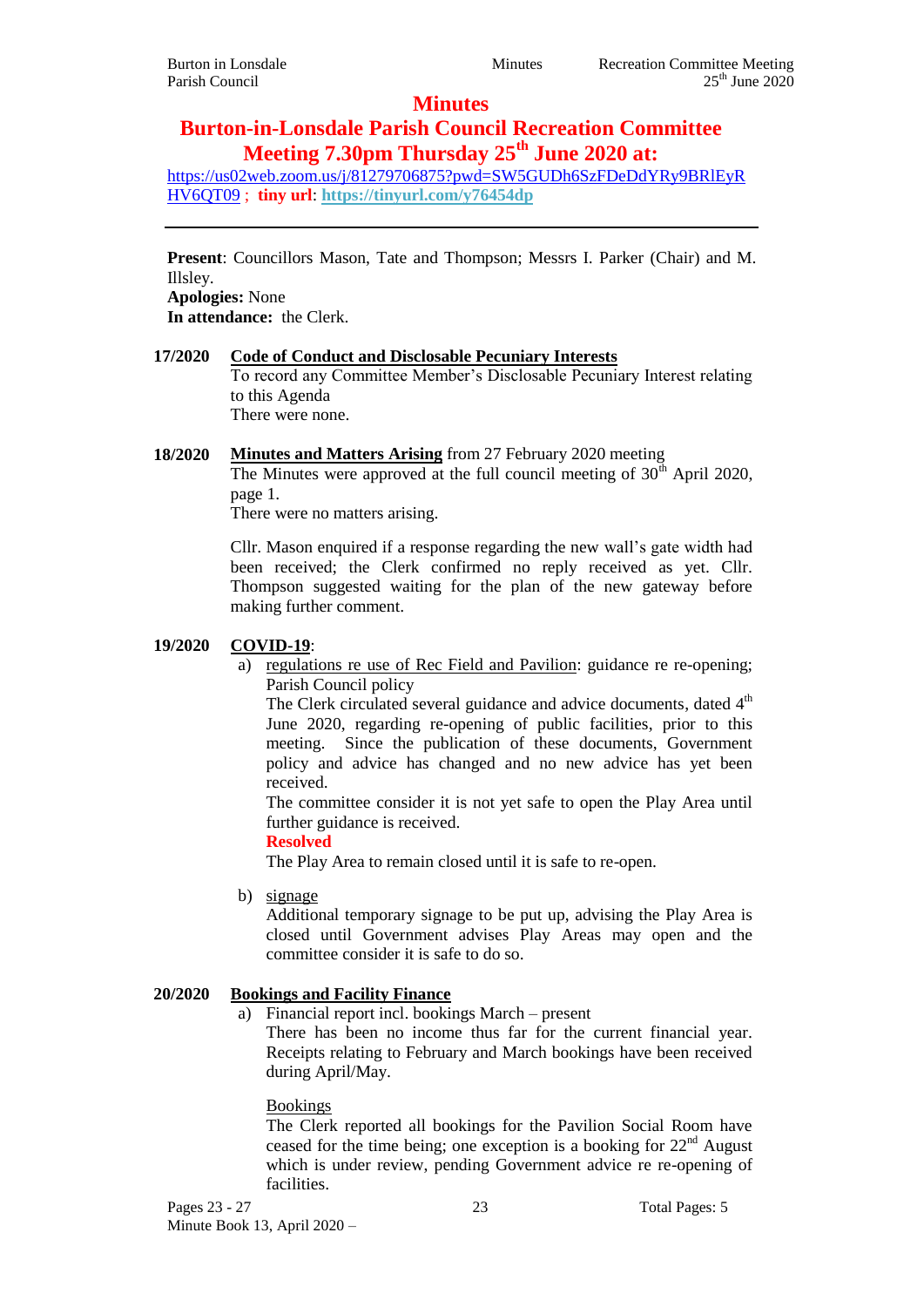Bookings for the Recreation Field re-started  $17<sup>th</sup>$  May, with Lonsdale Archers making regular bookings, operating under Archery GB guidelines. Only one person accesses the store room from the pavilion's main entrance; Lonsdale Archers have undertaken to wipe all handles on leaving the pavilion.

A government grant under COVID-19 regulations of £10,000 has been received from Craven District Council, available to zero-rated counciloperated premises. This will cover loss of income and on-going running costs for the period of the COVID-19 pandemic.

#### Request to use the Recreation Field and Pavilion Veranda mid-July 2020

A local children's football club has requested to use the Recreation Field and Pavilion veranda for a children's football club prize-giving. Cllr. Thompson met the enquirer on  $25<sup>th</sup>$  June 2020 at the Recreation Field to discuss the request. As the request is to use the Recreation Field, an outdoor space and only the Pavilion's veranda, the toilets would not be made available, under COVID-19 regulations.

#### **Resolved**

To confirm the Parish Council's acceptance of the booking with the understanding no toilet facilities will be available.

A further request for regular Sunday morning bookings for football matches during the 2020-21 season will be considered closer to the time, possibly making use of just the referee's changing room toilet if required, COVID-19 regulations permitting. The offer of assistance with grounds maintenance, should the bookings go ahead, was also noted.

#### b) Charges review

#### **Resolved**

To postpone the review until after the end of the COVID-19 pandemic.

c) Power supplier: as at  $1<sup>st</sup>$  May 2020; Utility Aid energy audit

The Clerk confirmed the new energy supplier is Octopus Energy, for one year.

Burton Community Sports' Treasurer passed the Parish Council details to a charity organisation which audits energy use and, if a more beneficial tariff is found, a donation is made to charity.

#### **Resolved**

To conduct an energy audit closer to the supplier renewal date (early 2021)

#### **21/2020 MUGA**

a) Replacement boarding: progress report

The Chairman explained that, as handling the boards requires two or more people, working in close proximity, to do the work, the work will not be done until COVID-19 restrictions are lifted.

b) Repainting Goal Posts: report

Mike Illsley reported goal posts have been prepared and painted, and nets re-instated.

Gravelled perimeter outside the MUGA has been weeded, and some work to the surface drainage done to improve run-off.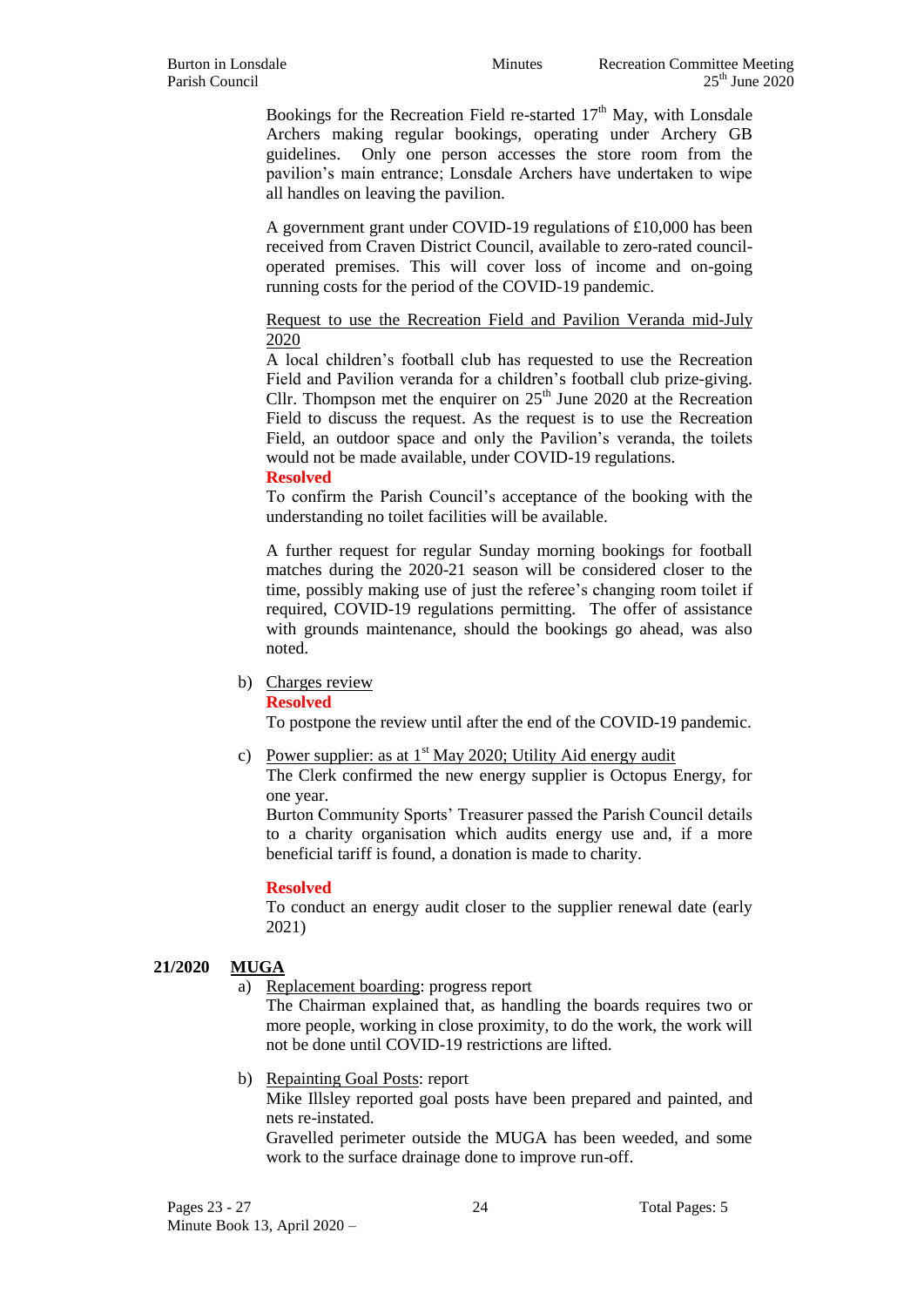c) Electricity meter report: card/token operated meter; meter readings for Parish Council

Mike Illsley reported the debit card-operated meter is unlikely to be in production before 2021; it has been established there is not a separate meter for the floodlights which are now connected to the Parish Council's power supply.

#### **Resolved**

To agree a BCSA contribution toward energy use for the past 12 months and to report at the next Recreation Committee meeting.

# **Defibrillator Provision**

a) Inspection report

Cllr. Mason reported regular inspections have confirmed the defibrillator appears to be working and pads, etc are available in the external cabinet. A brief written record of the inspections has been kept and will be handed to the Clerk, for the record.

Mike Illsley will do the inspections from  $1<sup>st</sup>$  July to  $31<sup>st</sup>$  December 2020.

# **22/2020 Maintenance**

- a) Pavilion:
	- i. Maintenance items: immediate/short/long term, incl. gents toilets lighting & items recently completed by M Illsley

Mike Illsley confirmed the Social Room has been: re-painted; a new dado rail installed and painted.

The windows and veranda were cleaned during this week.

The faulty lighting in the gents' toilets not yet rectified; Clerk to remind contractor.

It was noted there has been an increase of litter left on the veranda; whilst irritating, it was agreed no action be taken for the time being.

ii. Inspections incl. water supply: quotes for updated heated water supply

Water supply leak: leak site has not yet been identified. **Resolved**

Cllr. Thompson to make enquiries as to cost of work to identify leak site and repair; to consider installing a new supply pipe if cost of leak detection too high.

# Hot water system upgrade.

The Chairman reported two quotes from qualified heating engineers have been received thus far; a third is awaited.

# **Resolved**

Clerk to collate the quotes and circulated to committee members for consideration.

iii. Installation proposal for kitchen hatch

Clerk reported this item is dependent o the fire safety risk assessment, requested just before COVID-19 lock-down (23rd March 2020); the inspection has not yet been done. Clerk to remind Fire Service of request.

iv. Fire Safety: risk assessment: progress report: see (iii) above.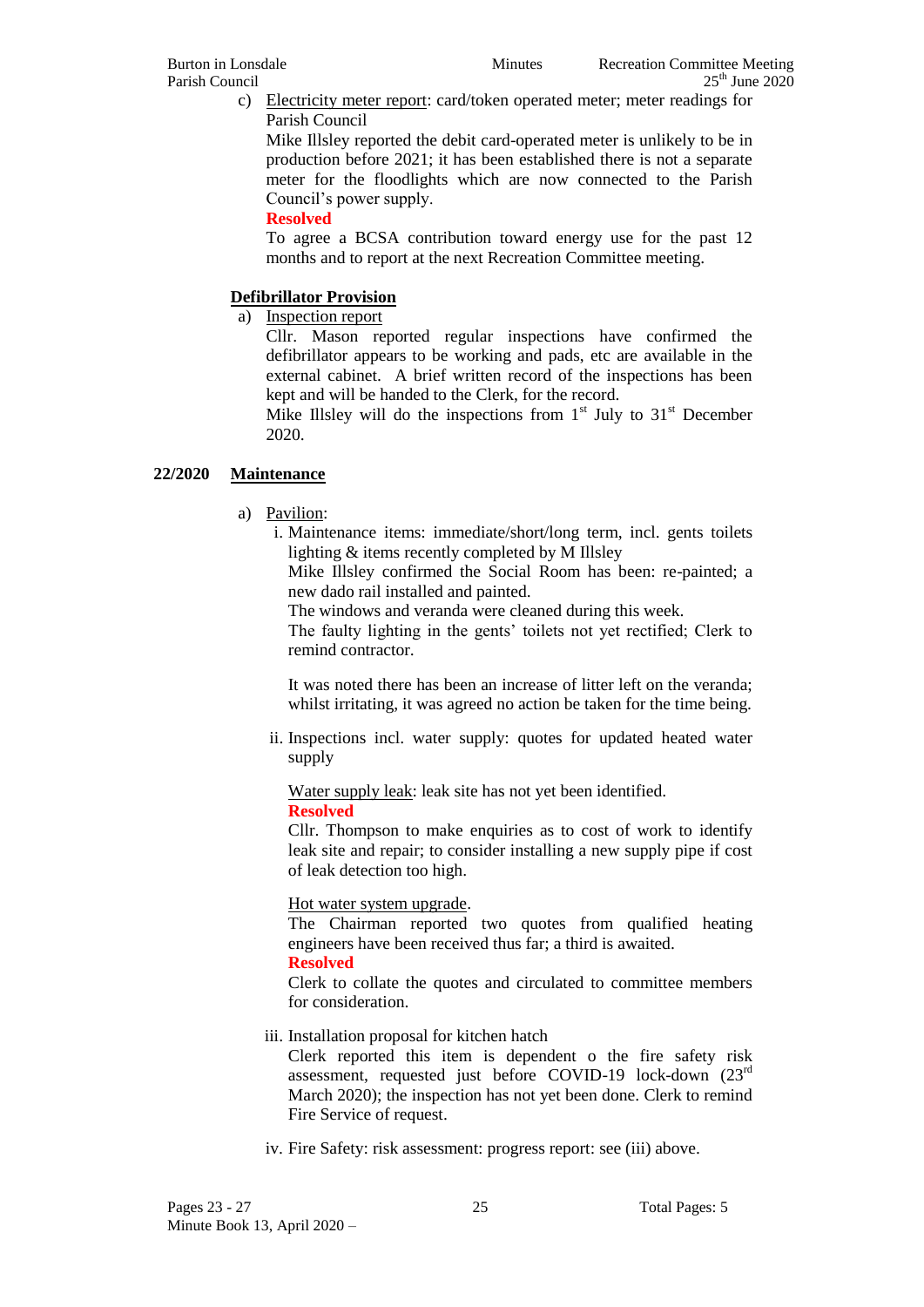v. Outside Render: condition report; recommendations

**Resolved**

To continue monitoring the render condition and review at a later date.

- b) Recreation Field
	- i. Play Area: visual inspection reports; maintenance report; additional play equipment for 0-5 year olds: progress report; tree survey; annual safety inspection Aug 2020

The regular visual inspections continue; Cllr. Thompson to pass reports to Clerk, for the records.

The new play equipment item for 0-5 year olds has been installed.

Mike Illsley reported he has done maintenance work on three benches and some play equipment (re-varnishing/painting).

The annual safety inspection of equipment will take place in/around August, depending on COVID-19 regulations.

Tree survey:

The Clerk reported a photographic survey of the trees on the east side of the Recreation Field, including the area behind the Play Area and Pavilion will be done early July and a report circulated in due course.

- ii. Picnic tables: proposal for circular table(s) Mike Illsley reported the tables should be sufficient for this season; new tables to be reviewed in February 2021.
- iii. Outdoor Gym: visual inspection report; annual safety inspection

Mike Illsley reported the equipment appears satisfactory; rubber handles have been re-glued on to the equipment.

- iv. Field drainage: proposed works progress report One quote has been received. It was agreed Chairman and Cllr. Thompson make enquiries as to two more quotes (if possible).
- v. Recycling bin: CDC advice re waste sorting responsibilities. The District Council clarified it is the Recreation Field site operator's responsibility to ensure the correct waste is put in a recyclable waste bin. This was considered difficult to monitor due to the site's remoteness.

#### **Resolved**

To defer purchase of a recyclable waste bin.

- vi. Grass Cutting: work during COVID-19 pandemic period Cllr. Thompson reported grass cutting has continued, as it is necessary to keep the area maintained to minimise potential restorative maintenance costs once COVID-19 restrictions have been lifted.
- vii. Bike track: maintenance report An interested user has offered assistance with track maintenance; Cllr. Thompson to follow up.
- viii. Stone wall boundary adj. to road: adj to Woodland Trust area; adj to Bowling Green. The Clerk reported a small section of wall between the road and